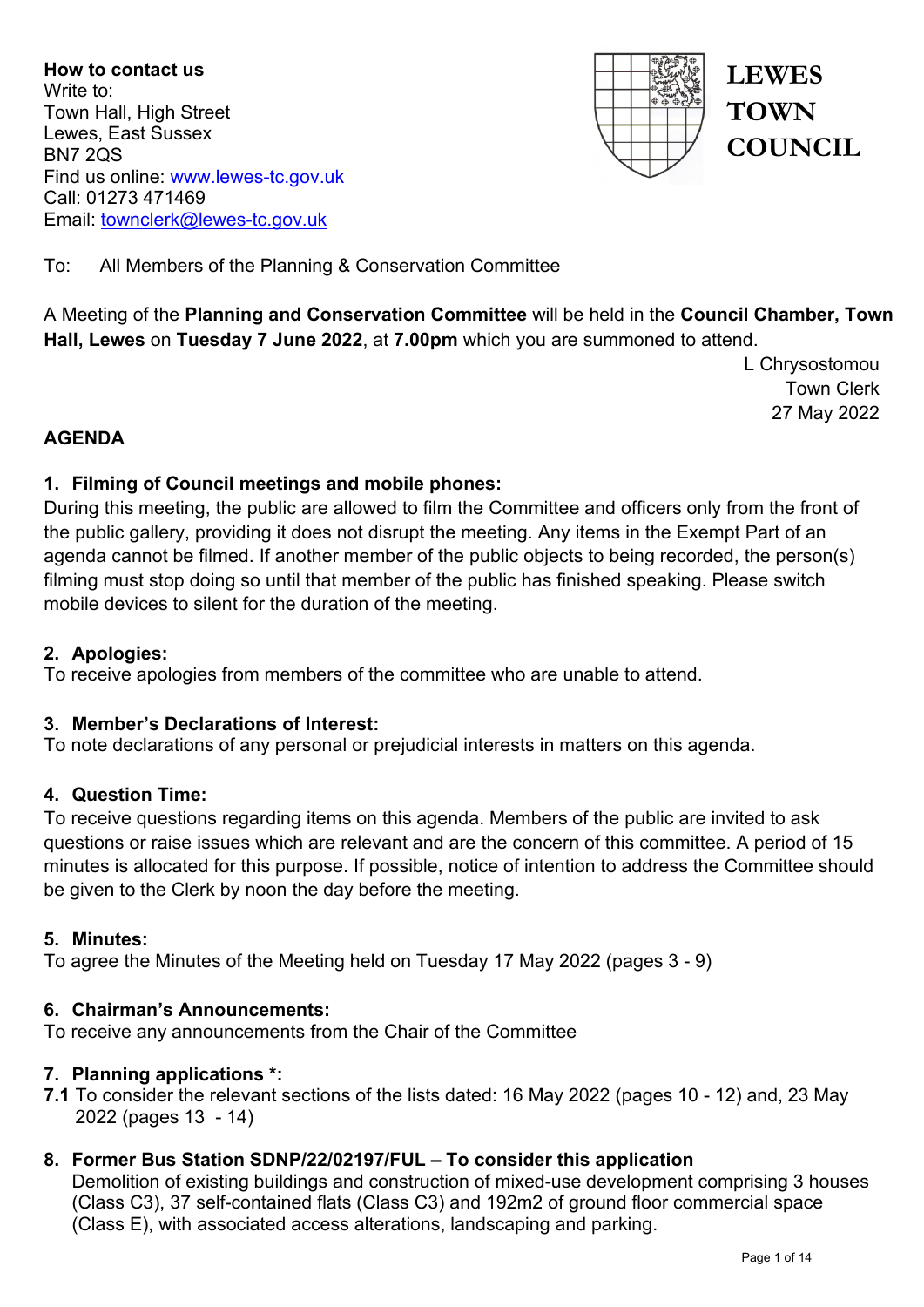### **9. Miscellaneous Planning Issues:**

To note various contrary decisions; withdrawn applications; amendments; enquiries *etc.*

\* Please note: the Town Council is not empowered to decide planning matters although the Planning Authority (South Downs National Park Authority) is required by law to consider our comments on local applications and to give due recognition to them in reaching its final decision.

#### **Distribution:** Committee Members

For information: All Councillors, Lewes Library, T/Hall Noticeboard, Sussex Express, Sussex Police, M Caulfield MP, Friends of Lewes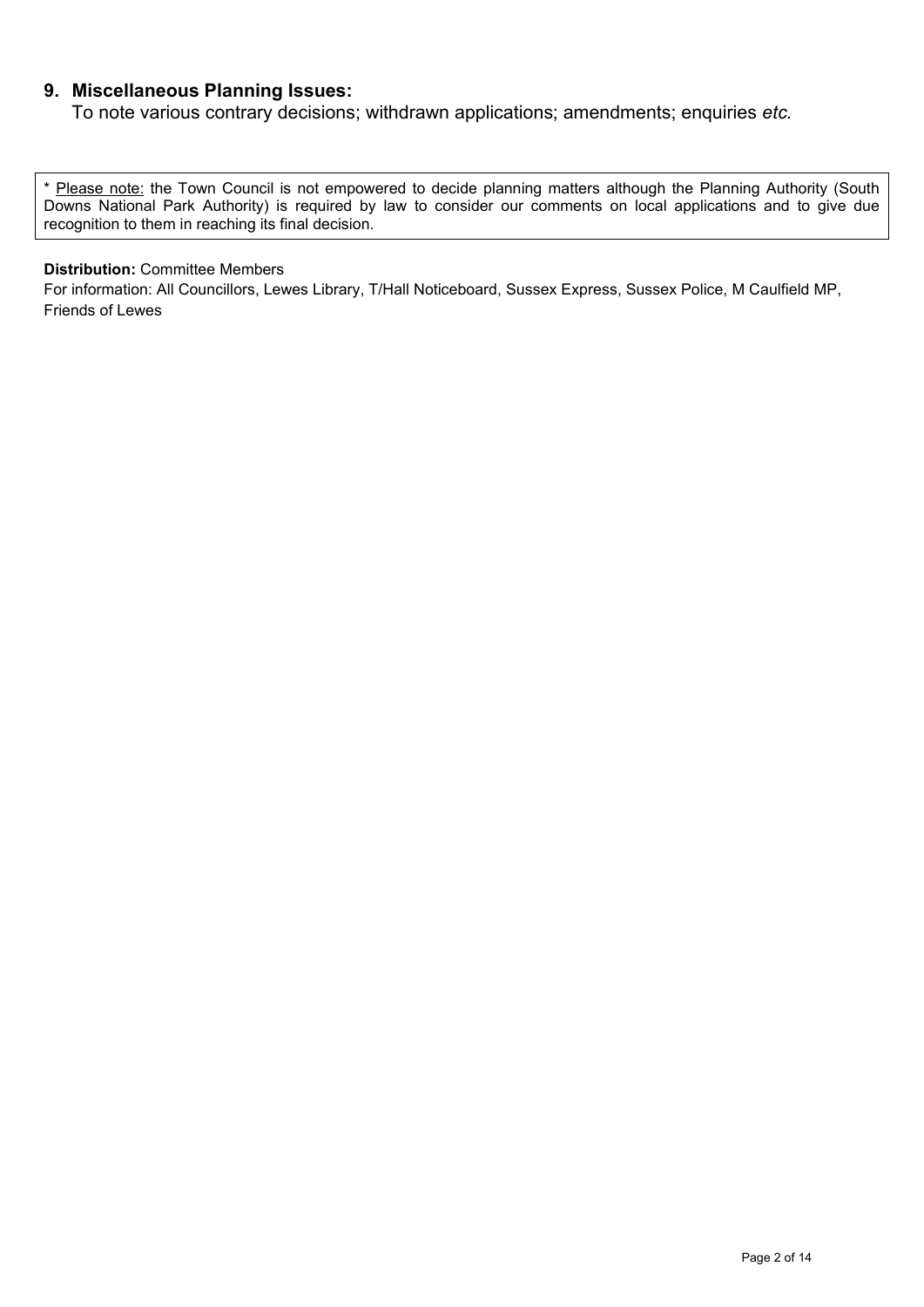**How to contact us** Write to: Town Hall, High Street Lewes, East Sussex BN7 2QS Find us online: [www.lewes-tc.gov.uk](http://www.lewes-tc.gov.uk/) Call: 01273 471469 Email: [townclerk@lewes-tc.gov.uk](mailto:townclerk@lewes-tc.gov.uk)



# **Minutes** of a Meeting of the **Planning and Conservation Committee** held in the **CouncilChamber, Town Hall, Lewes** on **Tuesday 17 May 2022** at **7.00pm**

**Present:** Councillors S Catlin (Chair), J Baah, E Clarke, R Handy, J Lamb, I Makepeace, M Milner and S Sains

**In attendance:** Town Clerk, Committee Administrator

- **1. Election of Chair:** Councillor Stephen Catlin was elected as chair of the Committee for the year 2022 to 2023 and Councillor Merlin Milner elected as vice-chair.
- **2. Apologies:** There were none.
- **3. Declarations of Interest:** There were none.
- **4. Question Time:** There were none. There were three Councillors of the public present.
- **5. Minutes:** The Minutes of the meeting held on 26 April 2022 were received and signed as an accurate record.

#### **6. Phoenix Project Proposals:**

The Chair welcomed Mr Andrew Simpson (Planning Adviser) and Mr Jonathan Smales (Chief Executive)from Human Nature, who briefed Councillors on the latest development proposals for land at the North Street Quarter.

Human Nature's (HN) approach to the proposed development was about maximising opportunities for sustainable living. The project has secured community investment from local people who see the potential in the project to build a neighbourhood and grow strong communities. At present Human Nature employs 20 local people and are supporting 30 local businesses that remain on the current site and HN will work with these businesses in order that they will benefit from employment space that will become available on the site in the next ten years.

HN aim to work with residents and the Town and District Council to decide how to make housing units on the site genuinely affordable to people earning lower and middle incomes. The project is designed to provide opportunities for everyone in the town and looking at all aspects i.e. housing, businesses, education, employment and leisure.

Timber construction is being investigated as was cheaper energy, HN were currently in talks with OVESCO. Roof space would be utilised providing garden space and the site would feature a rain garden, which in the event of a flood would drain in four days. HN would continue to work with the South Downs National Park Authority, East Sussex County Council, Lewes District Council and Lewes Town Council in how they can contribute to an improved bus interchange in the most accessible and suitable space. Electric car charging points will be available on site as well as E-cargo bikes.

It was hoped that a planning application for the proposal would be considered in July for determination.

A question and answer session followed with Councillors expressing a variety of views about the proposals. The Chairman thanked Mr Simpson and Mr Smales for their informative presentation.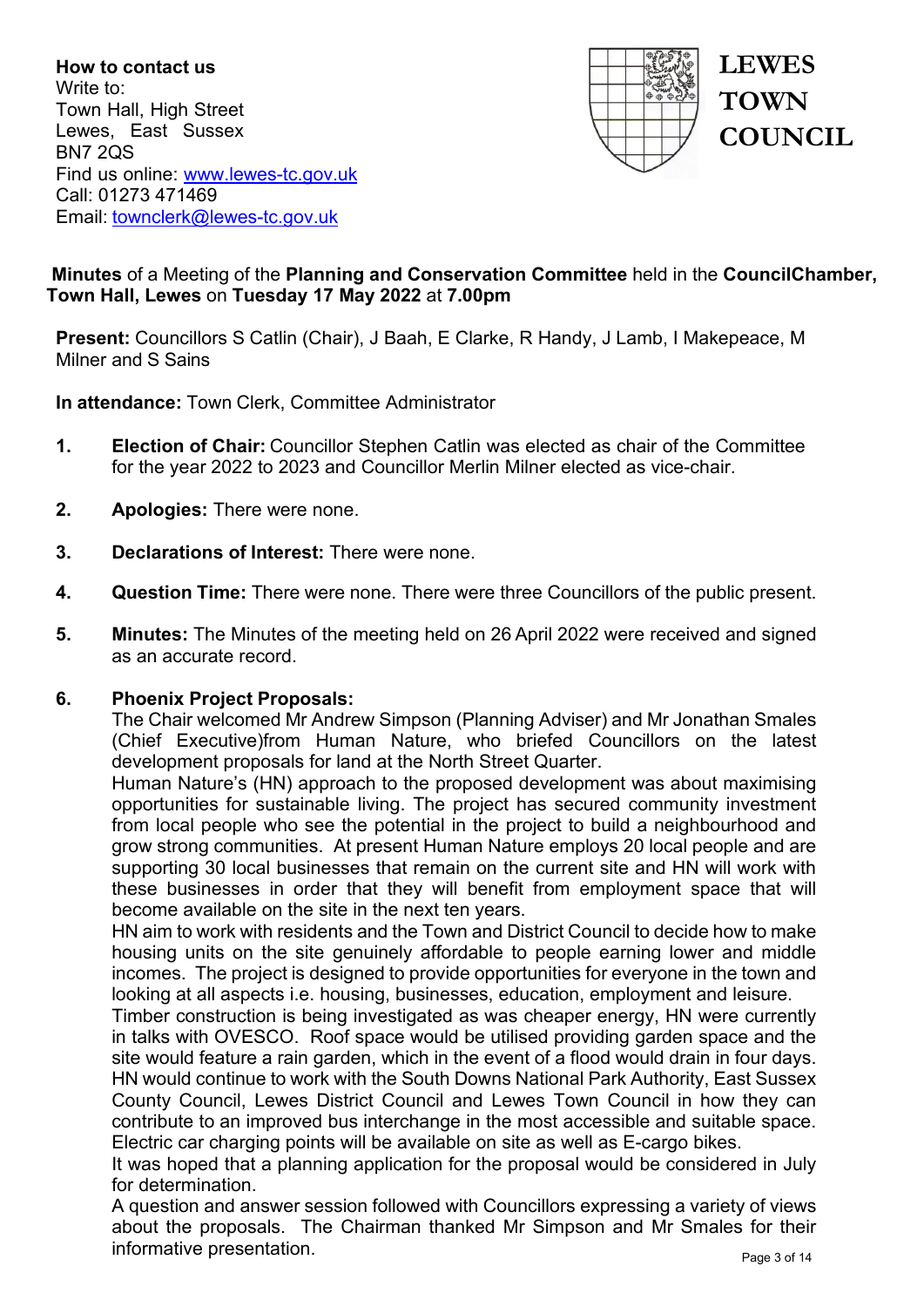# **7. Chair's announcements:**

The Chair informed the Committee that the planning application for the Bus Station (SDNP/22/02197/FUL) was now live. The Town Council's Planning Committee would consider this application at their next meeting on 7 June 2022. Closing dates for comments was the 9 of June, however an extension of time had been requested and granted from the SDNPA until 15 June in order for the Town Council to collate a response.

## **8. Lewes Informal Parking Review 2022:**

Councillors comments were:

LW22 05 / Cross Way and North Way – feedback from Nevill residents indicated they were happy with the restrictions and residents were aware that they would make the bus route easier. Residents also raised the point that although restrictions are put in place they need to be enforced. The Nevill Residents Association would write to East Sussex County Council requesting that parking attendants monitor the site on a regular basis.

LW22 10 / Hillyfield – feedback from residents indicated they are happy without enforcement. It is not clear from the documentation that the single yellow line will be removed if the signage to support its enforcement is not erected.

LW22 11 / Kingsley Road – could help alleviate the number and duration of cars and vans parking on what becomes a bottleneck.

LW22 15 / Mountfield Road – Regret loss of disabled bays.

It was noted the lack of actions regarding parking on the High Street and Western Road, Lewes where buses try to pass through.

Road lines and speed restriction markings in the town were faded in several areas and need repainting.

Councillor Lamb left the meeting at this point, 8pm.

- **9. Planning Applications:** The Committee considered the relevant sections of the lists of applications validated in the weeks commencing 25 April 2022, 2 May 2022 and 9 May 2022. Their comments are appended.
- **10. Miscellaneous Planning Issues:** Councillors were informed of an Appeal under Section 78 of the Town and Country Planning Act 1990 – SDNP/19/05916/FULL, Astley House, Spital Road, Lewes, BN7 1PW; Demolition of the vacant building and the construction of 28 residential units with association landscaping and on-site car parking (Revised Plans).

The Town Council can elaborate or modify/withdraw previous comments. All representations must be submitted to the Planning Inspectorate no later than 2<sup>nd</sup> June 2022.

An Inspector appointed by the Planning Inspectorate will open the Public Inquiry into the appeal on 19<sup>th</sup> July 2022 at 10:00am at King Church, Lewes.

Councillors re-iterated their STRONG OBJECTIONS to this application made at their meeting in December 2020. Councillors added that there was no provision in the proposal for Lewes Low Cost Housing as set out in the Neighbourhood Plan. The proposal also lacks sustainability. Councillors repeated their concern regarding the potential loss or re-siting of mature trees on the site and that the site was a gateway location.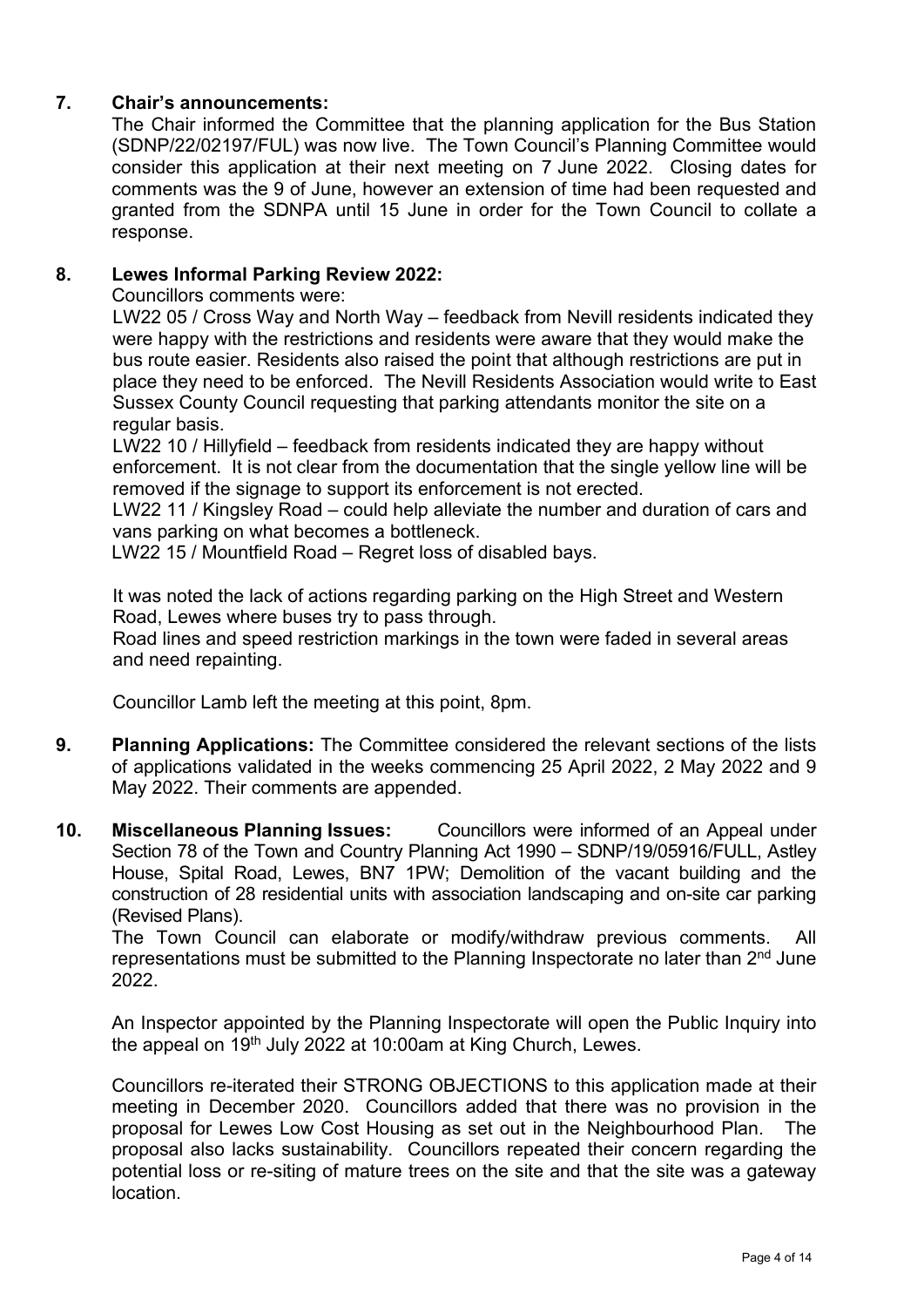Signed: ………………………………………………… Date: ...................................

Appendix 1

Replacement rear single storey extension, internal modifications, restoration and other external works, 32 Friars Walk Ref. No: SDNP/22/01861/LIS | Received: Wed 13 Apr 2022 | Validated: Wed 13 Apr 2022 | Status: Application in Progress **Comment:**

\_\_\_\_\_\_\_\_\_\_\_\_\_\_\_\_\_\_\_\_\_\_\_\_\_\_\_\_\_\_\_\_\_\_\_\_\_\_\_\_\_\_\_\_\_\_\_\_\_\_\_\_\_\_\_\_\_\_\_\_\_\_\_\_\_\_\_\_

Councillors support this application

**\_\_\_\_\_\_\_\_\_\_\_\_\_\_\_\_\_\_\_\_\_\_\_\_\_\_\_\_\_\_\_\_\_\_\_\_\_\_\_\_\_\_\_\_\_\_\_\_\_\_\_\_\_\_\_\_\_\_\_\_\_\_\_\_\_\_\_\_\_\_\_\_\_\_\_\_\_\_** Partial change of use of the ground floor from Class E to residential. Minor external alterations to replace existing windows with doors on the ground floor, side and rear to facilitate the proposed residential use of the building and for access, 20-21 High Street Ref. No: SDNP/22/01836/FUL | Received: Tue 12 Apr 2022 | Validated: Tue 12 Apr 2022 | Status: Application in Progress **Comment:**

Councillors referred to Policy HC1 (i) in the Lewes Neighbourhood Plan - Protection of Existing & New Community Infrastructure which details the circumstances in which retail can be converted to residential and therefore objected to this proposal due to the loss of another retail unit on the High Street. Councillors noted that there was a neighbour objection; that no Noise Assessment had been considered; configuration was poorly designed with bedrooms against entrance ways; bin and cycle storage required attention; this was not minor alterations as stated.. Therefore, councillors OBJECT to this application.

Erection of two storey side and rear extension, 58 South Way Ref. No: SDNP/22/01837/HOUS | Received: Tue 12 Apr 2022 | Validated: Tue 12 Apr 2022 | Status: Application in Progress **Comment:**

**\_\_\_\_\_\_\_\_\_\_\_\_\_\_\_\_\_\_\_\_\_\_\_\_\_\_\_\_\_\_\_\_\_\_\_\_\_\_\_\_\_\_\_\_\_\_\_\_\_\_\_\_\_\_\_\_\_\_\_\_\_\_\_\_\_\_\_\_\_\_\_\_\_\_\_\_\_**

Councillors were neutral on this application

**\_\_\_\_\_\_\_\_\_\_\_\_\_\_\_\_\_\_\_\_\_\_\_\_\_\_\_\_\_\_\_\_\_\_\_\_\_\_\_\_\_\_\_\_\_\_\_\_\_\_\_\_\_\_\_\_\_\_\_\_\_\_\_\_\_\_\_\_\_\_\_\_\_\_\_\_\_\_** Proposed alteration of ground floor window into french doors, replacement of ground floor window, like for like replacement with double glazed units Lewes Old Grammar School Juniors 7 King Henrys Road Ref. No: SDNP/22/01821/FUL | Received: Mon 11 Apr 2022 | Validated: Mon 11 Apr 2022 | Status: Application in Progress **Comment:**

Councillors support this application

Replacement rainwater goods to the rear, 103 High Street Ref. No: SDNP/22/01803/LIS | Received: Fri 08 Apr 2022 | Validated: Fri 08 Apr 2022 | Status: Application in Progress **Comment:**

**\_\_\_\_\_\_\_\_\_\_\_\_\_\_\_\_\_\_\_\_\_\_\_\_\_\_\_\_\_\_\_\_\_\_\_\_\_\_\_\_\_\_\_\_\_\_\_\_\_\_\_\_\_\_\_\_\_\_\_\_\_\_\_\_\_\_\_\_\_\_\_\_\_\_\_\_\_\_** 

Councillors support this application, and this application appears to meet the criteria applied in respect of improving the Swift nesting opportunities and it is recommended that the applicant is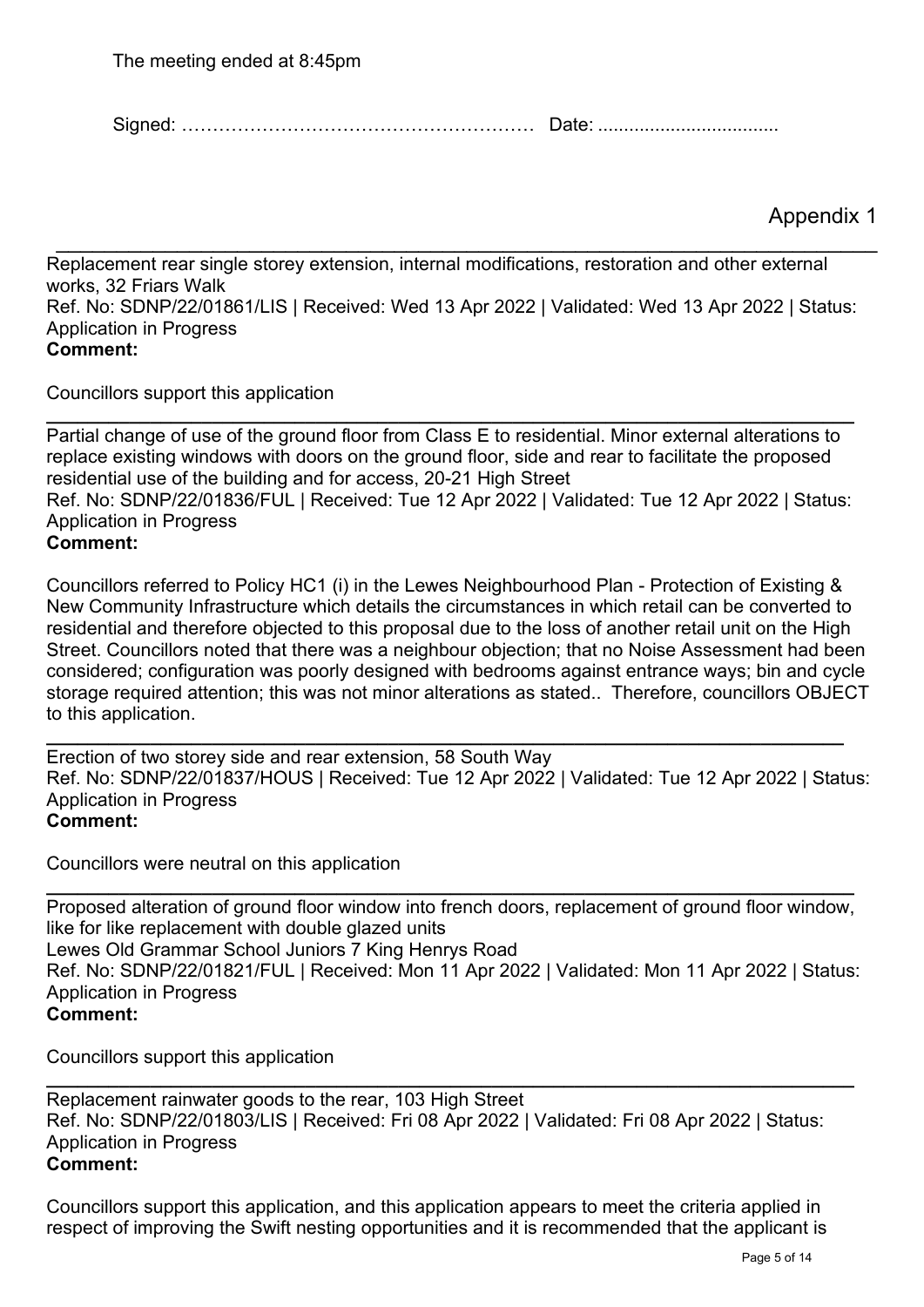encouraged to consult with [lewesswifts@gmail.com](mailto:lewesswifts@gmail.com) to investigate the potential to include Swiftbricks or similar during the project.

**\_\_\_\_\_\_\_\_\_\_\_\_\_\_\_\_\_\_\_\_\_\_\_\_\_\_\_\_\_\_\_\_\_\_\_\_\_\_\_\_\_\_\_\_\_\_\_\_\_\_\_\_\_\_\_\_\_\_\_\_\_\_\_\_\_\_\_\_\_\_\_\_\_\_\_\_\_\_** Replacement rainwater goods to the rear,103 High Street Ref. No: SDNP/22/01802/HOUS | Received: Fri 08 Apr 2022 | Validated: Fri 08 Apr 2022 | Status: Application in Progress

# **Comment:**

Councillors support this application, and this application appears to meet the criteria applied in respect of improving the Swift nesting opportunities and it is recommended that the applicant is encouraged to consult with [lewesswifts@gmail.com](mailto:lewesswifts@gmail.com) to investigate the potential to include Swiftbricks or similar during the project.

Erection of summerhouse with concrete base, 24 The Avenue Ref. No: SDNP/22/01674/HOUS | Received: Mon 04 Apr 2022 | Validated: Tue 19 Apr 2022 | Status: Application in Progress **Comment:**

**\_\_\_\_\_\_\_\_\_\_\_\_\_\_\_\_\_\_\_\_\_\_\_\_\_\_\_\_\_\_\_\_\_\_\_\_\_\_\_\_\_\_\_\_\_\_\_\_\_\_\_\_\_\_\_\_\_\_\_\_\_\_\_\_\_\_\_\_\_\_\_\_\_\_\_\_\_\_**

Councillors support this application and recommended that a rain-water collection system be considered

Replacement of roof covering, felt and battens, flashings and soakers to single storey rear extension, replacement of bathroom window and frame on rear elevation of property 12 Southover High Street Ref. No: SDNP/22/01388/LIS | Received: Thu 17 Mar 2022 | Validated: Mon 04 Apr 2022 | Status: Application in Progress **Comment:**

**\_\_\_\_\_\_\_\_\_\_\_\_\_\_\_\_\_\_\_\_\_\_\_\_\_\_\_\_\_\_\_\_\_\_\_\_\_\_\_\_\_\_\_\_\_\_\_\_\_\_\_\_\_\_\_\_\_\_\_\_\_\_\_\_\_\_\_\_\_\_\_\_\_\_\_\_\_\_**

Councillors support this application

**\_\_\_\_\_\_\_\_\_\_\_\_\_\_\_\_\_\_\_\_\_\_\_\_\_\_\_\_\_\_\_\_\_\_\_\_\_\_\_\_\_\_\_\_\_\_\_\_\_\_\_\_\_\_\_\_\_\_\_\_\_\_\_\_\_\_\_\_\_\_\_\_\_\_\_\_\_\_** Proposed additional floor on garage to accommodate home office and storage, Caburn Cuilfail Ref. No: SDNP/22/01291/HOUS | Received: Mon 14 Mar 2022 | Validated: Mon 14 Mar 2022 | Status: Application in Progress **Comment:**

Councillors were neutral on this application due to a lack of clear information in the application

**\_\_\_\_\_\_\_\_\_\_\_\_\_\_\_\_\_\_\_\_\_\_\_\_\_\_\_\_\_\_\_\_\_\_\_\_\_\_\_\_\_\_\_\_\_\_\_\_\_\_\_\_\_\_\_\_\_\_\_\_\_\_\_\_\_\_\_\_\_\_\_\_\_\_\_\_\_\_** Enlargement of two windows on the first floor on the south and south west elevations Linklater Pavilion Railway Lane Ref. No: SDNP/22/01221/FUL | Received: Wed 09 Mar 2022 | Validated: Tue 29 Mar 2022 | Status: Application in Progress **Comment:**

Councillors support this application

**\_\_\_\_\_\_\_\_\_\_\_\_\_\_\_\_\_\_\_\_\_\_\_\_\_\_\_\_\_\_\_\_\_\_\_\_\_\_\_\_\_\_\_\_\_\_\_\_\_\_\_\_\_\_\_\_\_\_\_\_\_\_\_\_\_\_\_\_\_\_\_\_\_\_\_\_\_\_** Internal replacement of oak beams and floor joists, replacement lath and lime plaster ceiling, fire separation works between ground and first floors, repair works to chimney breast, replacement of suspended timber floor to ground floor office and replacement of flat/pitched roof over ground floor rear ancillary area, 177 High Street

Ref. No: SDNP/22/01155/LIS | Received: Mon 07 Mar 2022 | Validated: Thu 31 Mar 2022 | Status: Application in Progress

\_\_\_\_\_\_\_\_\_\_\_\_\_\_\_\_\_\_\_\_\_\_\_\_\_\_\_\_\_\_\_\_\_\_\_\_\_\_\_\_\_\_\_\_\_\_\_\_\_\_\_\_\_\_\_\_\_\_\_\_\_\_\_\_\_\_\_\_

# **Comment:**

Councillors support this application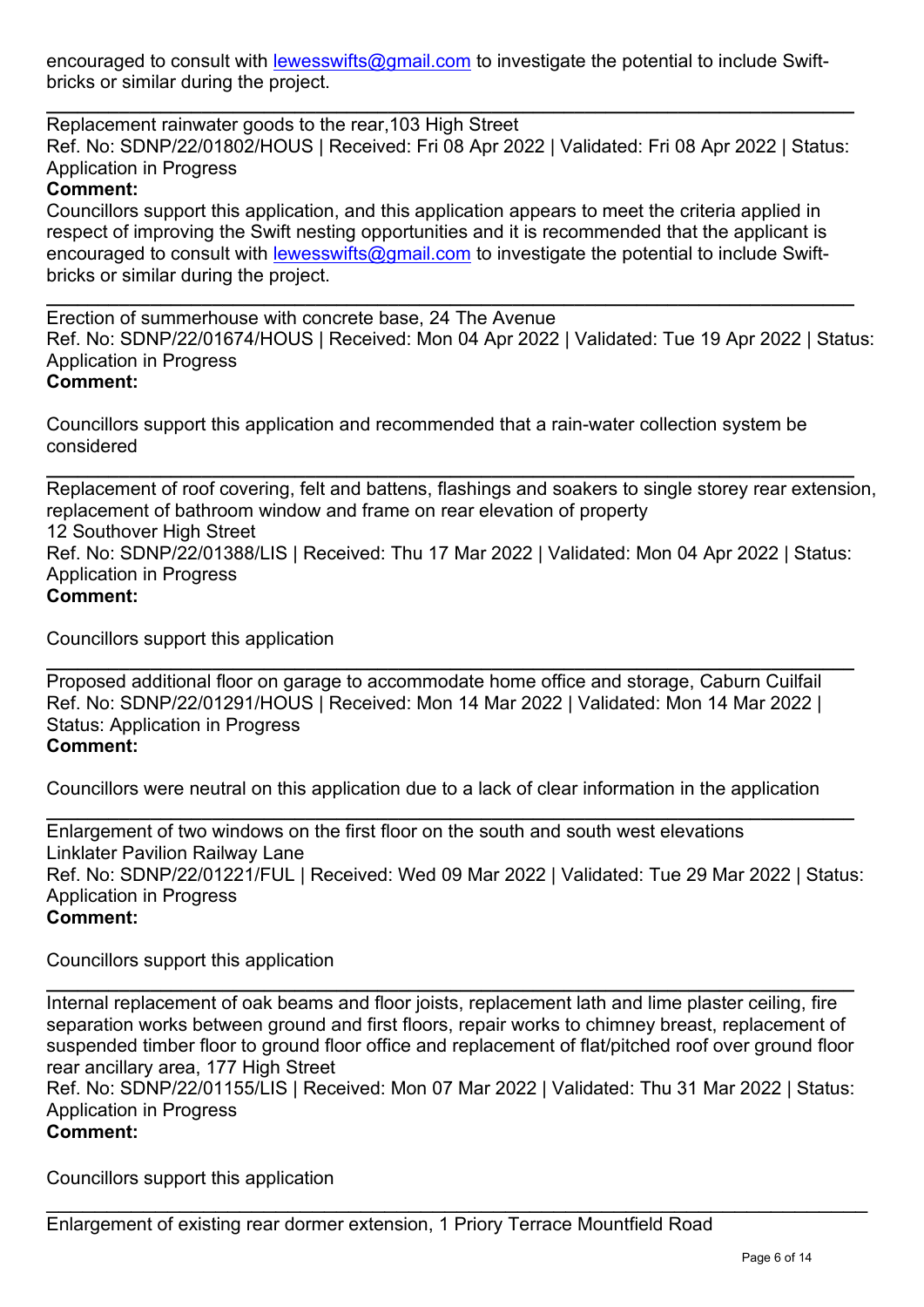Councillors were neutral on this application

**\_\_\_\_\_\_\_\_\_\_\_\_\_\_\_\_\_\_\_\_\_\_\_\_\_\_\_\_\_\_\_\_\_\_\_\_\_\_\_\_\_\_\_\_\_\_\_\_\_\_\_\_\_\_\_\_\_\_\_\_\_\_\_\_\_\_\_\_\_\_\_\_\_\_\_\_\_\_** Change of Use: Class F for multipurpose community space, 4 North Court Ref. No: SDNP/22/01937/PRE | Received: Sat 09 Apr 2022 | Validated: Mon 25 Apr 2022 | Status: Application in Progress **Comment:**

Councillors support this application

\_\_\_\_\_\_\_\_\_\_\_\_\_\_\_\_\_\_\_\_\_\_\_\_\_\_\_\_\_\_\_\_\_\_\_\_\_\_\_\_\_\_\_\_\_\_\_\_\_\_\_\_\_\_\_\_\_\_\_\_\_\_\_\_\_\_\_\_\_\_\_\_\_\_\_\_\_\_ Single story rear extension Gippsland South Way Ref. No: SDNP/22/01677/HOUS | Received: Mon 04 Apr 2022 | Validated: Thu 14 Apr 2022 | Status: Application in Progress **Comment:**

Councillors felt there was a lack of clarity and detailed information in this application and therefore objected. There was no reference to ecosystems or policies.

**\_\_\_\_\_\_\_\_\_\_\_\_\_\_\_\_\_\_\_\_\_\_\_\_\_\_\_\_\_\_\_\_\_\_\_\_\_\_\_\_\_\_\_\_\_\_\_\_\_\_\_\_\_\_\_\_\_\_\_\_\_\_\_\_\_\_\_\_\_\_\_\_\_\_\_\_\_\_\_**  Replacement of two rear windows 134 High Street Ref. No: SDNP/22/01062/LIS | Received: Tue 01 Mar 2022 | Validated: Wed 13 Apr 2022 | Status: Application in Progress **Comment:**

Councillors support this application and would recommend white painted timber

**\_\_\_\_\_\_\_\_\_\_\_\_\_\_\_\_\_\_\_\_\_\_\_\_\_\_\_\_\_\_\_\_\_\_\_\_\_\_\_\_\_\_\_\_\_\_\_\_\_\_\_\_\_\_\_\_\_\_\_\_\_\_\_\_\_\_\_\_\_\_\_\_\_\_\_\_\_\_\_\_** Variation of Condition 3 of planning application SDNP/21/02995/HOUS to excavate slightly further into the root protection zone of the retained tree T4, 39 The Avenue Ref. No: SDNP/22/01775/CND | Received: Thu 07 Apr 2022 | Validated: Thu 07 Apr 2022 | Status: Application in Progress **Comment:**

Councillors support this application and concur with suggestion of using a manual digger

\_\_\_\_\_\_\_\_\_\_\_\_\_\_\_\_\_\_\_\_\_\_\_\_\_\_\_\_\_\_\_\_\_\_\_\_\_\_\_\_\_\_\_\_\_\_\_\_\_\_\_\_\_\_\_\_\_\_\_\_\_\_\_\_\_\_\_\_ Insertion of two no. conservation rooflights on both sides of the pitched roof 2 Providence Studios 7 Little East Street Ref. No: SDNP/22/02111/HOUS | Received: Thu 28 Apr 2022 | Validated: Thu 28 Apr 2022 | Status: Application in Progress **Comment:**

Councillors support this application and would suggest the applicant be referred to the SDNPA Night Skies Policy.

**\_\_\_\_\_\_\_\_\_\_\_\_\_\_\_\_\_\_\_\_\_\_\_\_\_\_\_\_\_\_\_\_\_\_\_\_\_\_\_\_\_\_\_\_\_\_\_\_\_\_\_\_\_\_\_\_\_\_\_\_\_\_\_\_\_\_\_\_\_\_\_\_\_\_\_\_\_\_** Construction of a small one-bedroom dwelling in rear garden 5 Nevill Crescent Ref. No: SDNP/22/02200/PRE | Received: Tue 26 Apr 2022 | Validated: Thu 05 May 2022 | Status: Application in Progress **Comment:**

Councillors support this application

**\_\_\_\_\_\_\_\_\_\_\_\_\_\_\_\_\_\_\_\_\_\_\_\_\_\_\_\_\_\_\_\_\_\_\_\_\_\_\_\_\_\_\_\_\_\_\_\_\_\_\_\_\_\_\_\_\_\_\_\_\_\_\_\_\_\_\_\_\_\_\_\_\_\_\_\_\_\_\_**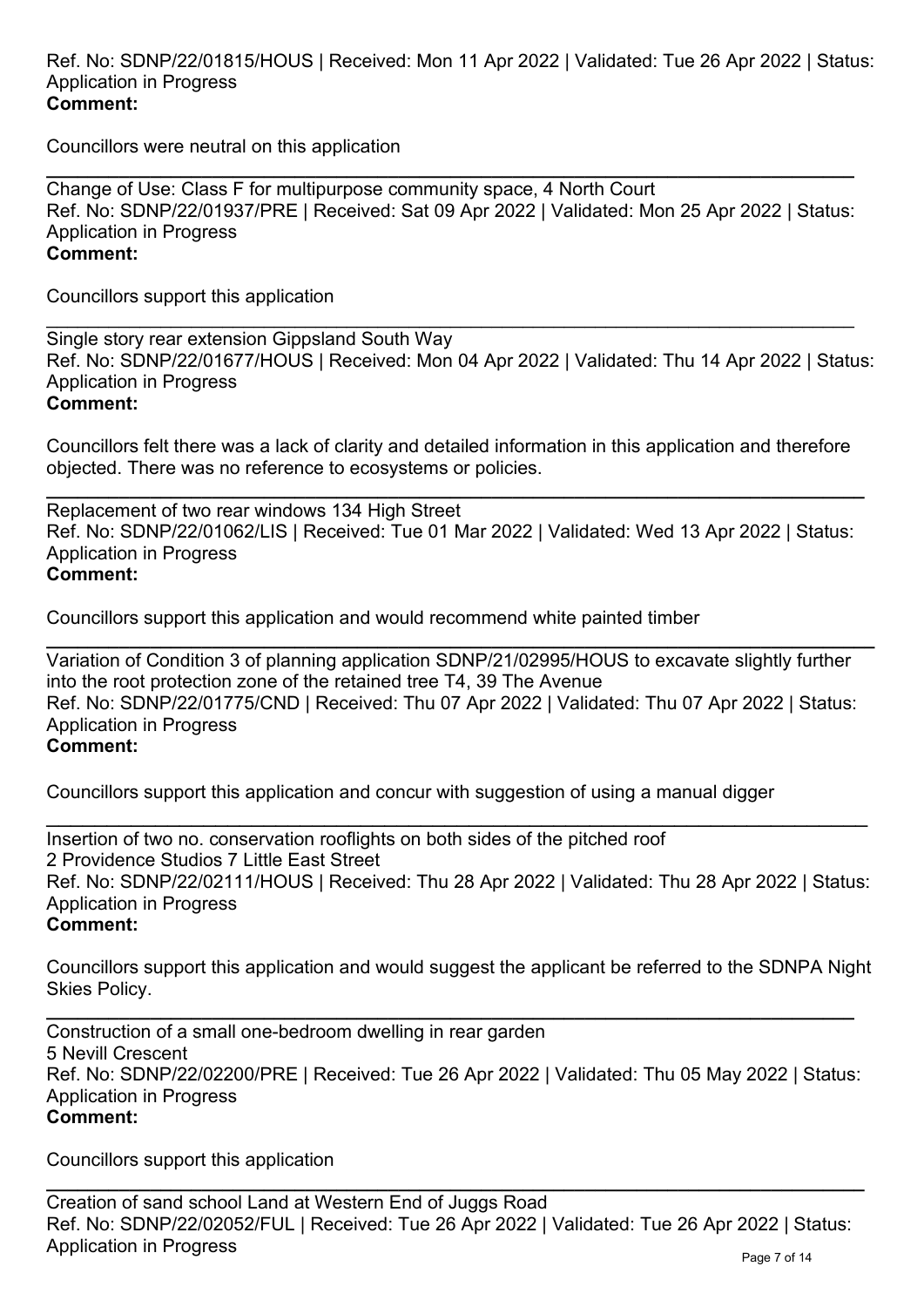# **Comment:**

Councillors were neutral on this application

**\_\_\_\_\_\_\_\_\_\_\_\_\_\_\_\_\_\_\_\_\_\_\_\_\_\_\_\_\_\_\_\_\_\_\_\_\_\_\_\_\_\_\_\_\_\_\_\_\_\_\_\_\_\_\_\_\_\_\_\_\_\_\_\_\_\_\_\_\_\_\_\_\_\_\_\_\_\_** Enlargement of existing single vehicle off road parking and drop kerb for two vehicles 6 Meridian Road Ref. No: SDNP/22/02056/HOUS | Received: Mon 25 Apr 2022 | Validated: Thu 28 Apr 2022 | Status: Application in Progress **Comment:**

Councillors support this application and would encourage the use of permeable materials

**\_\_\_\_\_\_\_\_\_\_\_\_\_\_\_\_\_\_\_\_\_\_\_\_\_\_\_\_\_\_\_\_\_\_\_\_\_\_\_\_\_\_\_\_\_\_\_\_\_\_\_\_\_\_\_\_\_\_\_\_\_\_\_\_\_\_\_\_\_\_\_\_\_\_\_\_\_\_** Non Material Amendment to SDNP/15/01303/FUL - Change to the internal layout of the 3rd floor apartment in the North West Block to create access to a second terrace Land at Southdowns Road Ref. No: SDNP/22/01889/NMA | Received: Thu 14 Apr 2022 | Validated: Fri 03 Jun 2022 | Status: Application in Progress **Comment:**

Councillors were neutral on this application

**\_\_\_\_\_\_\_\_\_\_\_\_\_\_\_\_\_\_\_\_\_\_\_\_\_\_\_\_\_\_\_\_\_\_\_\_\_\_\_\_\_\_\_\_\_\_\_\_\_\_\_\_\_\_\_\_\_\_\_\_\_\_\_\_\_\_\_\_\_\_\_\_\_\_\_\_\_** replacement and insertion of windows to match existing and replacement existing roof to garage from flat roof to mono pitch with rooflights 40 Montacute Road Ref. No: SDNP/22/01898/HOUS | Received: Thu 14 Apr 2022 | Validated: Thu 14 Apr 2022 | Status: Application in Progress **Comment:**

Councillors were neutral on this application

**\_\_\_\_\_\_\_\_\_\_\_\_\_\_\_\_\_\_\_\_\_\_\_\_\_\_\_\_\_\_\_\_\_\_\_\_\_\_\_\_\_\_\_\_\_\_\_\_\_\_\_\_\_\_\_\_\_\_\_\_\_\_\_\_\_\_\_\_\_\_\_\_\_\_\_\_\_\_** Demolition of existing 3 square metre lean to porch, construction of 2.5 metre square lean to porch 7 The Lynchets Ref. No: SDNP/22/01871/HOUS | Received: Wed 13 Apr 2022 | Validated: Sat 23 Apr 2022 | Status: Application in Progress **Comment:**

Councillors support this application

**\_\_\_\_\_\_\_\_\_\_\_\_\_\_\_\_\_\_\_\_\_\_\_\_\_\_\_\_\_\_\_\_\_\_\_\_\_\_\_\_\_\_\_\_\_\_\_\_\_\_\_\_\_\_\_\_\_\_\_\_\_\_\_\_\_\_\_\_\_\_\_\_\_\_\_\_\_** Replacement of rear single storey extension, internal modifications and restoration and other external works 32 Friars Walk Ref. No: SDNP/22/01860/FUL | Received: Wed 13 Apr 2022 | Validated: Mon 25 Apr 2022 | Status: Application in Progress **Comment:**

Councillors support this application

**\_\_\_\_\_\_\_\_\_\_\_\_\_\_\_\_\_\_\_\_\_\_\_\_\_\_\_\_\_\_\_\_\_\_\_\_\_\_\_\_\_\_\_\_\_\_\_\_\_\_\_\_\_\_\_\_\_\_\_\_\_\_\_\_\_\_\_\_\_\_\_\_\_\_\_\_\_\_** Proposed glazed screen internally between library and hallway at ground floor 140 High Street Ref. No: SDNP/22/01773/LIS | Received: Thu 07 Apr 2022 | Validated: Thu 28 Apr 2022 | Status: Application in Progress **Comment:**

Councillors support this application

**\_\_\_\_\_\_\_\_\_\_\_\_\_\_\_\_\_\_\_\_\_\_\_\_\_\_\_\_\_\_\_\_\_\_\_\_\_\_\_\_\_\_\_\_\_\_\_\_\_\_\_\_\_\_\_\_\_\_\_\_\_\_\_\_\_\_\_\_\_\_\_\_\_\_\_\_\_\_** Discharge of condition 3 of planning application SDNP/21/05387/LIS to provide details of cover strip in relation to the mathematical tiles to the corner, report detailing the need for and locations of restraint strapping/ties/brick reinforcements/helifix details and any other mechanical fixings between Page 8 of 14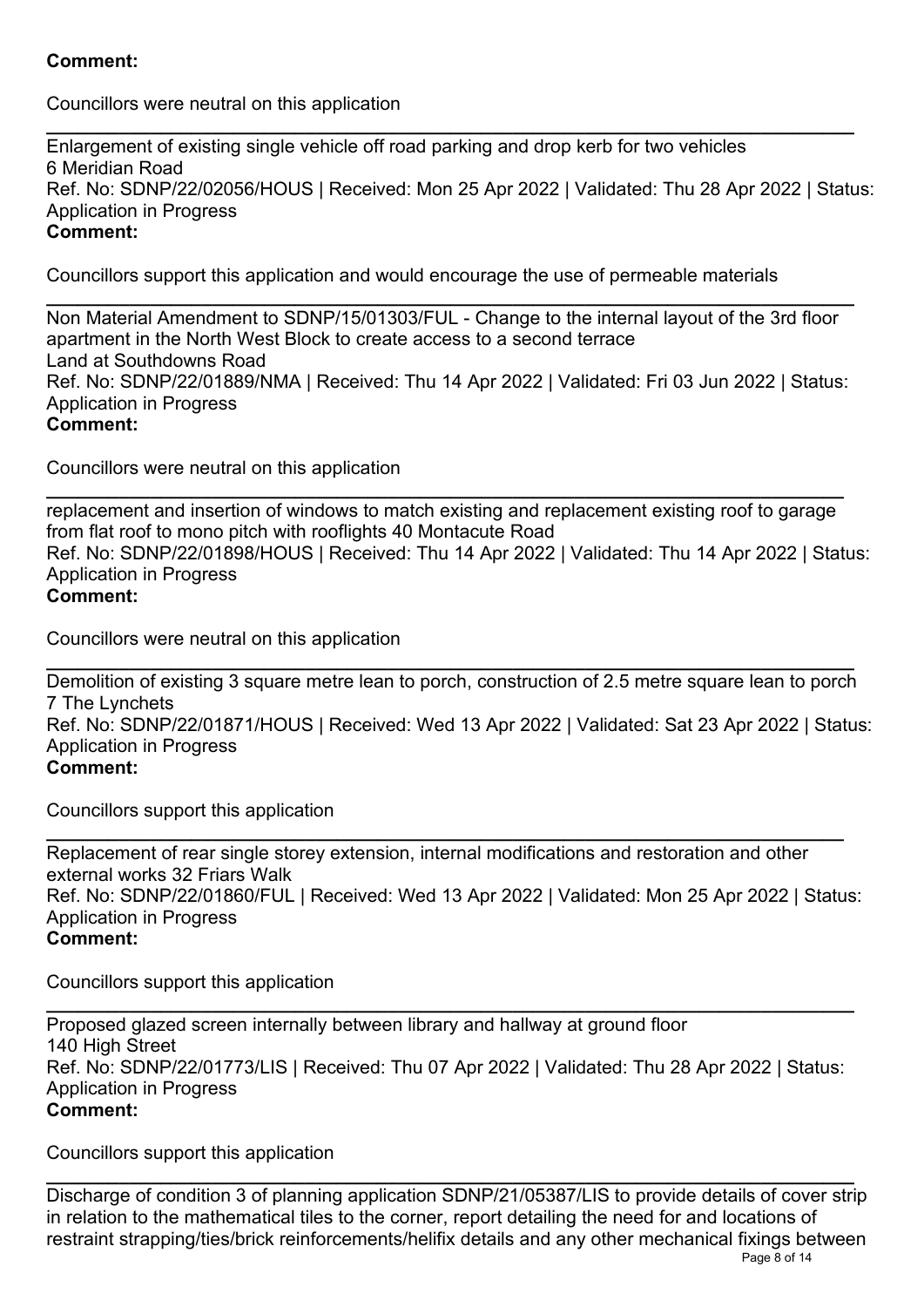the internal and exterior parts of the building, a method statement describing how the cement render will be removed, as well as a sample patch, a sample panel of the mathematical tiles for viewing on site including details of the exact mortar mix and manufacturer's detail of any replacement tiles 1 Mount Pleasant Ref. No: SDNP/22/02223/DCOND | Received: Mon 28 Mar 2022 | Validated: Mon 28 Mar 2022 | Status: Decision Pending **Comment:**

Councillors were neutral on this application

**\_\_\_\_\_\_\_\_\_\_\_\_\_\_\_\_\_\_\_\_\_\_\_\_\_\_\_\_\_\_\_\_\_\_\_\_\_\_\_\_\_\_\_\_\_\_\_\_\_\_\_\_\_\_\_\_\_\_\_\_\_\_\_\_\_\_\_\_\_\_\_\_\_\_\_\_\_\_** First floor pitched roof extension, first floor rear dormer with walkway, jerkinhead to gable side roof extension and ground floor rear extension Ref No: SDNP/22/01347/HOUS | Received: Wed 16 Mar 2022 | Validated: Wed 16 Mar 2022 Hillside Cottage Annexe, Ringmer Road Status: Application in Progress **Comment:**

Councillors were neutral on this application noting that the proposed works would not be seen from the road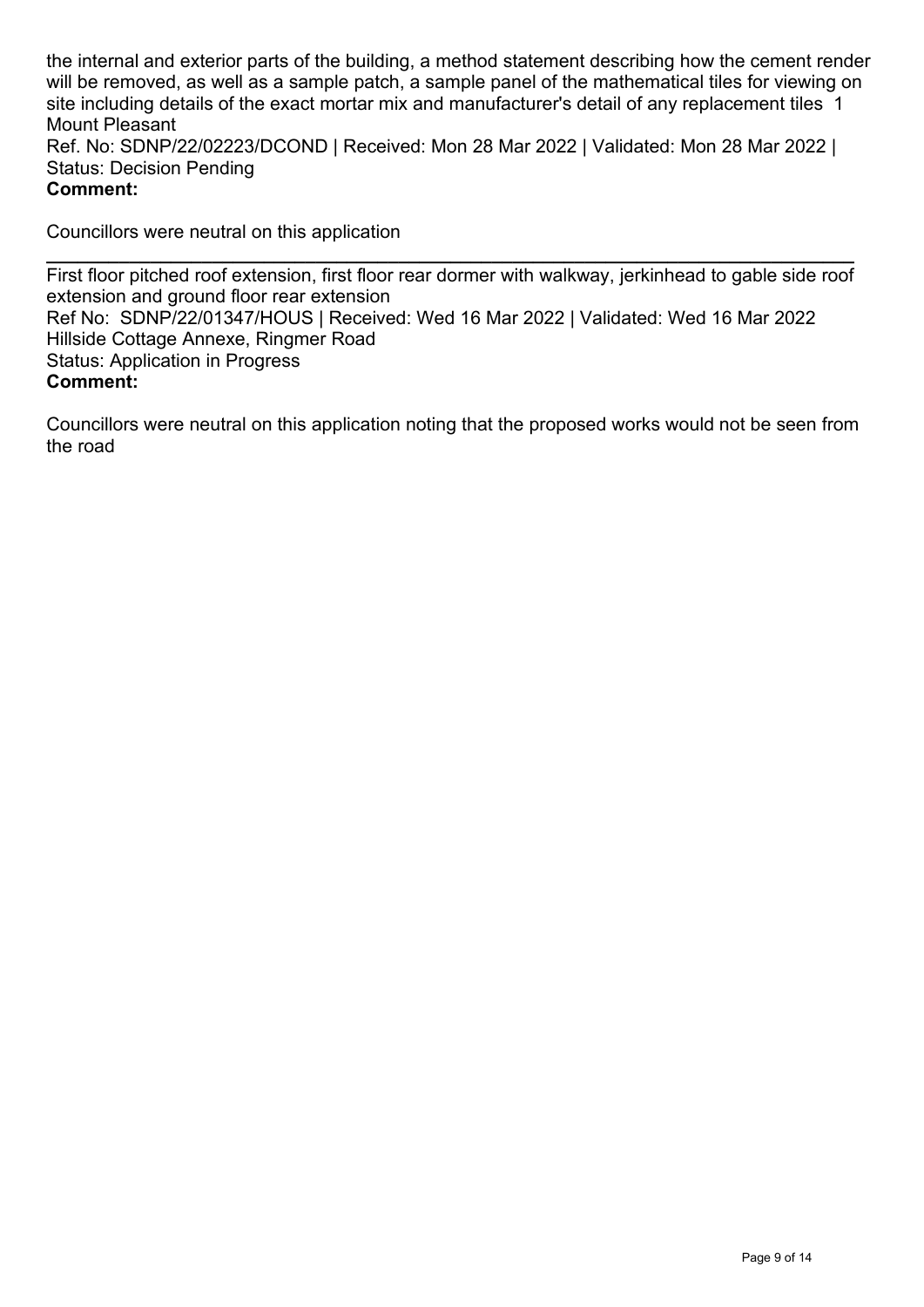**To: All Town Councillors Date: 17 May 2022** 



# **LEWES TOWN COUNCIL**

# **Subject: Planning Applications validated for week of 16 May 2022**

The following planning applications have been validated by the planning authority for the week of 16 May 2022. Full detail on these applications is available from the South Downs National Park Planning website [https://planningpublicaccess.southdowns.gov.uk.](https://planningpublicaccess.southdowns.gov.uk/)

These will be considered by the Planning and Conservation Committee at their meeting on Tuesday 7 June 2022

**\_\_\_\_\_\_\_\_\_\_\_\_\_\_\_\_\_\_\_\_\_\_\_\_\_\_\_\_\_\_\_\_\_\_\_\_\_\_\_\_\_\_\_\_\_\_\_\_\_\_\_\_\_\_\_\_\_\_\_\_\_\_\_\_\_\_\_\_\_\_\_\_\_\_\_\_\_\_** Installation of conservation rooflights to existing loft, replacement and new windows & door to rear and side elevation at ground floor and lower ground floor level and minor internal modifications to layout 1 Dorset Road

Ref. No: SDNP/22/02257/HOUS | Received: Tue 10 May 2022 | Validated: Tue 10 May 2022 | Status: Application in Progress

### **Comment:**

**\_\_\_\_\_\_\_\_\_\_\_\_\_\_\_\_\_\_\_\_\_\_\_\_\_\_\_\_\_\_\_\_\_\_\_\_\_\_\_\_\_\_\_\_\_\_\_\_\_\_\_\_\_\_\_\_\_\_\_\_\_\_\_\_\_\_\_\_\_\_\_\_\_\_\_\_\_\_** Change of use of the existing second floor storage area to studio 1 bed apartment 3 Fisher Street Ref. No: SDNP/22/02327/PRE | Received: Thu 05 May 2022 | Validated: Thu 05 May 2022 | Status: Application in Progress **Comment:**

**\_\_\_\_\_\_\_\_\_\_\_\_\_\_\_\_\_\_\_\_\_\_\_\_\_\_\_\_\_\_\_\_\_\_\_\_\_\_\_\_\_\_\_\_\_\_\_\_\_\_\_\_\_\_\_\_\_\_\_\_\_\_\_\_\_\_\_\_\_\_\_\_\_\_\_\_\_\_** Extension and reconfiguration to existing dwelling 20 Gundreda Road Ref. No: SDNP/22/02321/PRE | Received: Tue 03 May 2022 | Validated: Thu 12 May 2022 | Status: Application in Progress **Comment:**

**\_\_\_\_\_\_\_\_\_\_\_\_\_\_\_\_\_\_\_\_\_\_\_\_\_\_\_\_\_\_\_\_\_\_\_\_\_\_\_\_\_\_\_\_\_\_\_\_\_\_\_\_\_\_\_\_\_\_\_\_\_\_\_\_\_\_\_\_\_\_\_\_\_\_\_\_\_\_**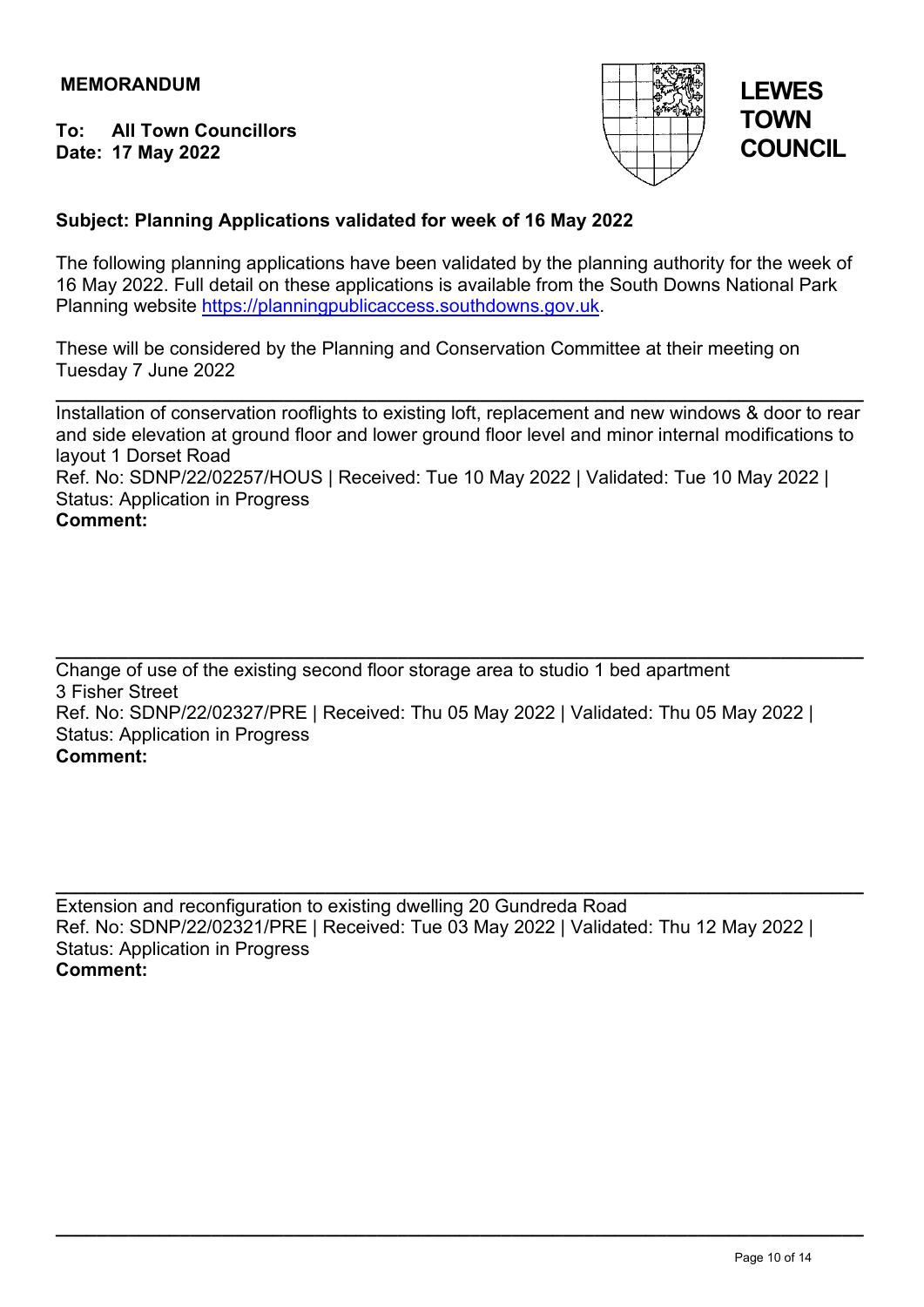**\_\_\_\_\_\_\_\_\_\_\_\_\_\_\_\_\_\_\_\_\_\_\_\_\_\_\_\_\_\_\_\_\_\_\_\_\_\_\_\_\_\_\_\_\_\_\_\_\_\_\_\_\_\_\_\_\_\_\_\_\_\_\_\_\_\_\_\_\_\_\_\_\_\_\_\_\_\_** Erection of a rear, infill, single storey extension to existing dwelling 36 Morris Road Ref. No: SDNP/22/02098/HOUS | Received: Thu 28 Apr 2022 | Validated: Tue 03 May 2022 | Status: Application in Progress **Comment:**

**\_\_\_\_\_\_\_\_\_\_\_\_\_\_\_\_\_\_\_\_\_\_\_\_\_\_\_\_\_\_\_\_\_\_\_\_\_\_\_\_\_\_\_\_\_\_\_\_\_\_\_\_\_\_\_\_\_\_\_\_\_\_\_\_\_\_\_\_\_\_\_\_\_\_\_\_\_\_** New porch extension to the front elevation 32 Mountfield Road Ref. No: SDNP/22/02097/HOUS | Received: Thu 28 Apr 2022 | Validated: Wed 11 May 2022 | Status: Application in Progress **Comment:**

**\_\_\_\_\_\_\_\_\_\_\_\_\_\_\_\_\_\_\_\_\_\_\_\_\_\_\_\_\_\_\_\_\_\_\_\_\_\_\_\_\_\_\_\_\_\_\_\_\_\_\_\_\_\_\_\_\_\_\_\_\_\_\_\_\_\_\_\_\_\_\_\_\_\_\_\_\_\_** Alterations and extensions to facilitate change of use to provide 4no. two bed and 4no. three bed flats with retained commercial use to part of ground and first floor Pannets Building Railway Lane Ref. No: SDNP/22/02215/PRE | Received: Tue 26 Apr 2022 | Validated: Mon 09 May 2022 | Status: Application in Progress **Comment:**

**\_\_\_\_\_\_\_\_\_\_\_\_\_\_\_\_\_\_\_\_\_\_\_\_\_\_\_\_\_\_\_\_\_\_\_\_\_\_\_\_\_\_\_\_\_\_\_\_\_\_\_\_\_\_\_\_\_\_\_\_\_\_\_\_\_\_\_\_\_\_\_\_\_\_\_\_\_\_** Conversion of existing integral garage into habitable living space Walnut Grove Kingston Road Ref. No: SDNP/22/01957/HOUS | Received: Thu 21 Apr 2022 | Validated: Thu 05 May 2022 | Status: Application in Progress **Comment:**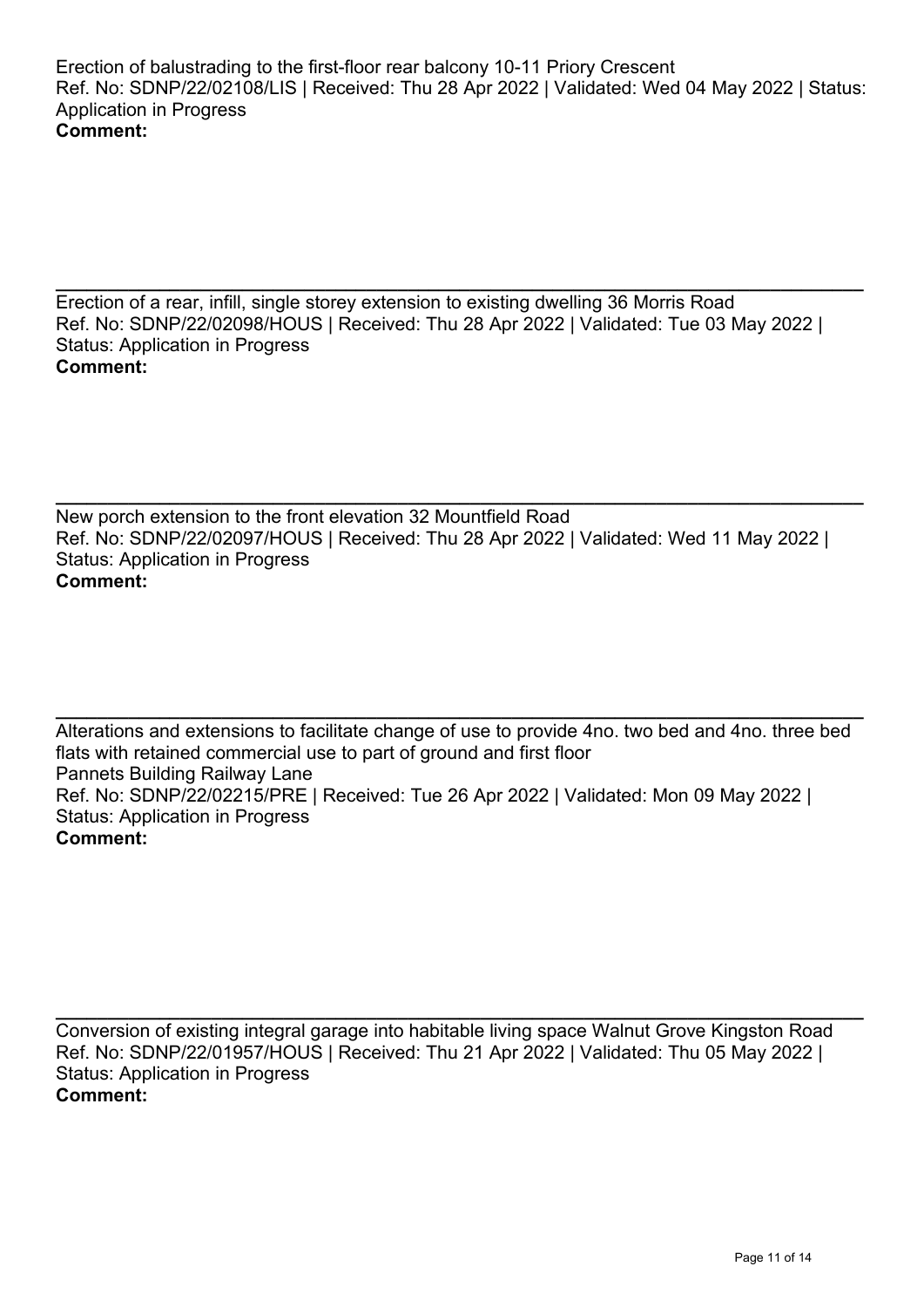Insertion/extension of the first floor/mezzanine space to form 2no. additional classrooms, existing ground floor workshop to be retained with minor alterations, and additional windows to the east elevation and recovering of roof with slates and conservation rooflights Land to The rear of Lewes Old Grammar School Ref. No: SDNP/22/01840/PRE | Received: Fri 08 Apr 2022 | Validated: Wed 20 Apr 2022 | Status: Application in Progress

**\_\_\_\_\_\_\_\_\_\_\_\_\_\_\_\_\_\_\_\_\_\_\_\_\_\_\_\_\_\_\_\_\_\_\_\_\_\_\_\_\_\_\_\_\_\_\_\_\_\_\_\_\_\_\_\_\_\_\_\_\_\_\_\_\_\_\_\_\_\_\_\_\_\_\_\_\_\_**

**Comment:**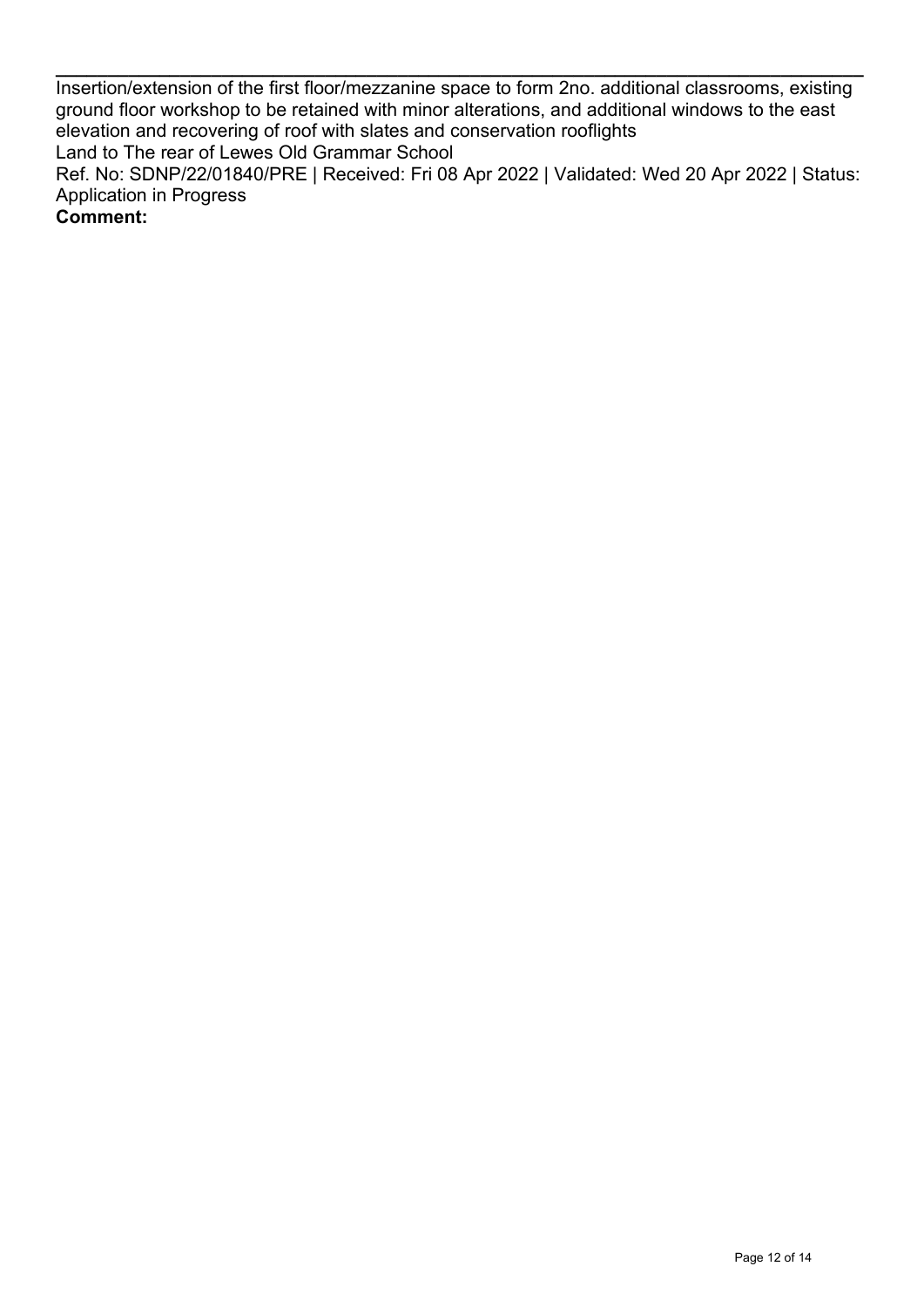**To: All Town Councillors Date: 24 May 2022** 



# **LEWES TOWN COUNCIL**

# **Subject: Planning Applications validated for week of 23 May 2022**

The following planning applications have been validated by the planning authority for the week of 23 May 2022. Full detail on these applications is available from the South Downs National Park Planning website [https://planningpublicaccess.southdowns.gov.uk.](https://planningpublicaccess.southdowns.gov.uk/)

These will be considered by the Planning and Conservation Committee at their meeting on Tuesday 7 June 2022

**\_\_\_\_\_\_\_\_\_\_\_\_\_\_\_\_\_\_\_\_\_\_\_\_\_\_\_\_\_\_\_\_\_\_\_\_\_\_\_\_\_\_\_\_\_\_\_\_\_\_\_\_\_\_\_\_\_\_\_\_\_\_\_\_\_\_\_\_\_\_\_\_\_\_\_\_\_\_** Erection of single storey rear extension, hip to gable roof extension with creation of dormer, rooflights and alterations to windows and doors, 12 Houndean Rise Ref. No: SDNP/22/02426/HOUS | Received: Fri 20 May 2022 | Validated: Fri 20 May 2022 | Status: Application in Progress **Comment:**

**\_\_\_\_\_\_\_\_\_\_\_\_\_\_\_\_\_\_\_\_\_\_\_\_\_\_\_\_\_\_\_\_\_\_\_\_\_\_\_\_\_\_\_\_\_\_\_\_\_\_\_\_\_\_\_\_\_\_\_\_\_\_\_\_\_\_\_\_\_\_\_\_\_\_\_\_\_\_** Change existing pitched roof to a new flat roof with a lantern light over previously built rear extension 9 St Michaels Terrace Ref. No: SDNP/22/02304/HOUS | Received: Thu 12 May 2022 | Validated: Thu 12 May 2022 | Status: Application in Progress **Comment:**

Replacement of windows to the rear elevation 18 Garden Street Ref. No: SDNP/22/02216/HOUS | Received: Fri 06 May 2022 | Validated: Sun 15 May 2022 | Status: Application in Progress **Comment:**

**\_\_\_\_\_\_\_\_\_\_\_\_\_\_\_\_\_\_\_\_\_\_\_\_\_\_\_\_\_\_\_\_\_\_\_\_\_\_\_\_\_\_\_\_\_\_\_\_\_\_\_\_\_\_\_\_\_\_\_\_\_\_\_\_\_\_\_\_\_\_\_\_\_\_\_\_\_\_**

**\_\_\_\_\_\_\_\_\_\_\_\_\_\_\_\_\_\_\_\_\_\_\_\_\_\_\_\_\_\_\_\_\_\_\_\_\_\_\_\_\_\_\_\_\_\_\_\_\_\_\_\_\_\_\_\_\_\_\_\_\_\_\_\_\_\_\_\_\_\_\_\_\_\_\_\_\_\_**